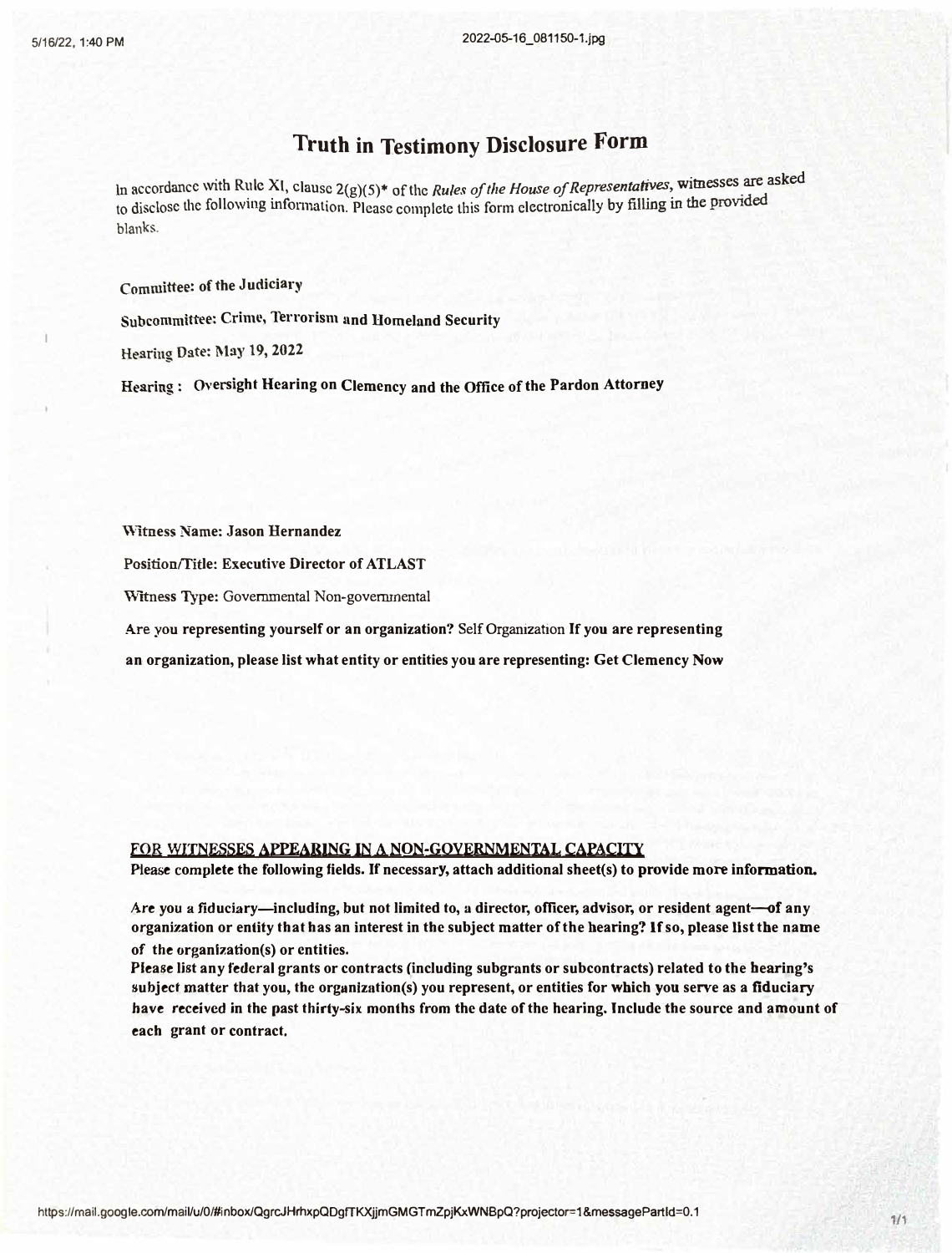r

**Please list any contracts, grants, or payments originating with a foreign government and related to the \_ hearing's subject that you, the organization(s) you represent, or entities for which you serve as a fiduciary have received in the past thirty-six months from the date of the hearing. Include the amount and country of origin of each contract or payment.** 

**Please complete the following fields.** If **necessary, attach additional sheet(s) to provide more information.** 

I have attached a written statement of proposed testimony:

**I** have attached my cuniculum vitae or biography .

\*Rule XI, clause  $2(g)(5)$ , of the U.S. House of Representatives provides:

(S)(A) Each committee shall. to the greatest extent practicable, require witnesses who appear before it to submit in advance written statements of proposed testimony and to limit their initial presentations to the committee to brief summaries thereof. (B) In the case of a witness appearing in a non-governmental capacity, a written statement of proposed testimony shall include--(i) a curriculum vitae; (ii) a disclosure of any Federal grants or contracts, or contracts, grants. or payments originating with a foreign government, received during the past 36 months by the witness or by an entity represented by the witness and related to the subject matter of the hearing; and (iii) a disclosure of whether the witness is a fiduciary (including, but not limited to, a director, officer, advisor, or resident agent) of any organization or entity that has an interest in the subject matter of the hearing.

(C) The disclosure referred to in subdivision (B)(iii) shall include- (i) the amount and source of each Federal grant (or subgrant thereof) or contract *(or* subcontract thereof) related to the subject matter of the hearing; and (ii) the amount and country of origin of any payment or contract related to the subject matter of the hearing originating with a foreign government.

(D) Such statements, with appropriate redactions to protect the privacy or security of the witness, shall **be** made publicly available m electronic fonn 24 hours before the witness appears to the extent practicable, but not later than one day after the witness appears

## **False Statements Certification**

Knowingly providing material false information to this committee/subcommittee, or **knowingly**